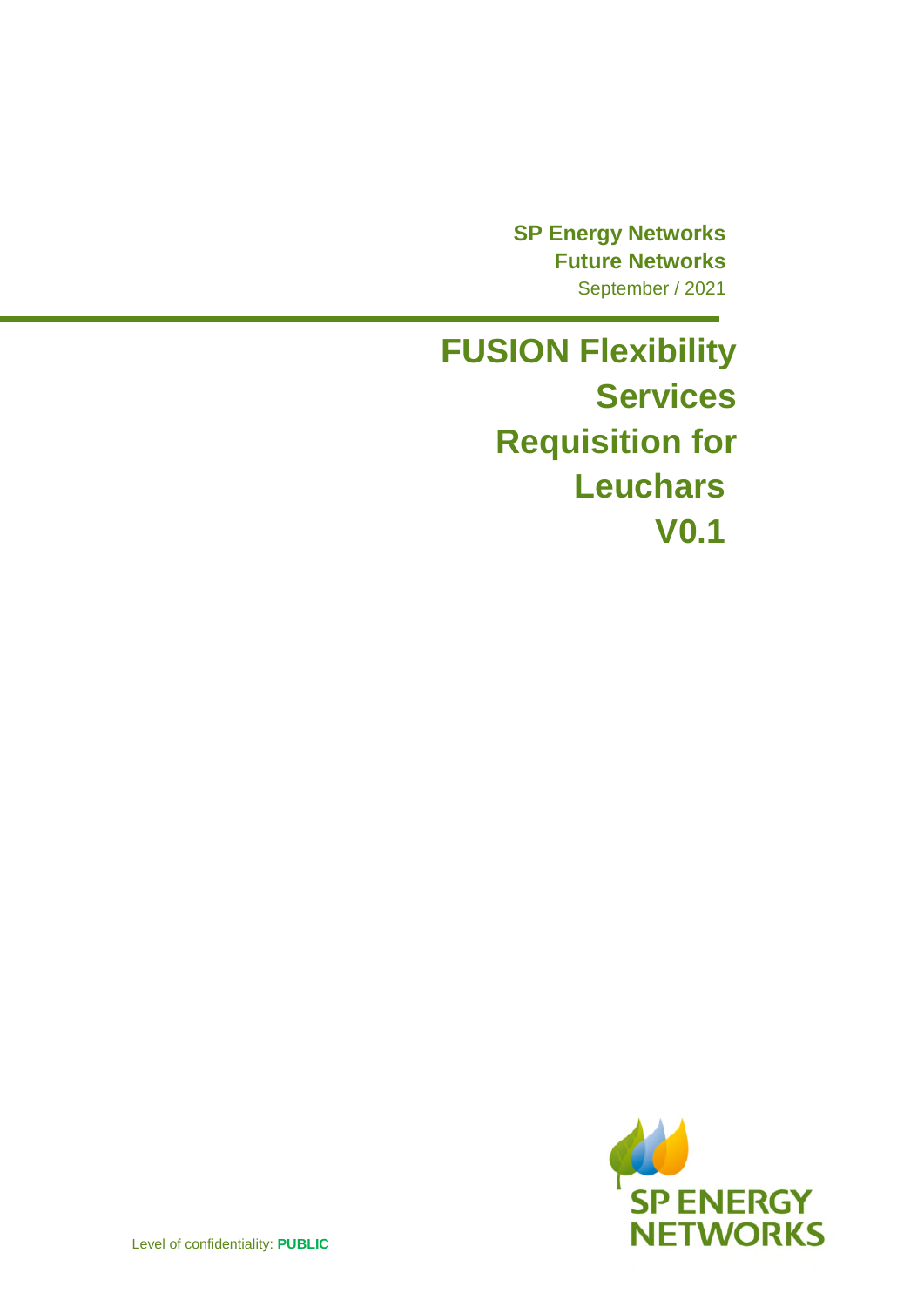

## **1. Flexibility Services Requisition for Leuchars**

### **Overview**

The Flexibility Services Requisition (FSR) articulates the service requirements for Leuchars trials in April 2022 – March 2023 (see Appendix 1) and has been developed to ensure trials occur closely aligned with actual demand on the network. The learnings developed from these trials will inform a greater understanding of the application of the Universal Smart Energy Framework (USEF) to the use of flexible assets in delivering network services.

#### **USEF Compliance**

All participants<sup>1</sup> must be USEF compliant<sup>2</sup> as FUSION will use USEF protocols for the delivery of flexibility in the initial trials.

The following documents indicate what is required for USEF compliance:

- Specification of communication protocols between market participants
- Compliance to the USEF Flexibility Trading Protocol (UFTP) version 1.01
- Quantification of market participant costs for Implementing USEF Interface compatibility

Any costs that you would incur in responding to the needs of this FSR (e.g. UFTP development costs) may be reflected in your 'availability charge' when you come to respond to the Invitation to Tender  $(ITT)<sup>3</sup>$ .

#### **Location of Flexibility**

All flexible units, including distributed energy resources (DERs) and flexible assets, must be located within the areas normally supplied by Leuchars primary substation as indicated in Table 1.

**SP Energy Networks, Future Networks**  Level of confidentiality: **PUBLIC**



<sup>1</sup>Participants can be an individual entity or a consortium.

<sup>2</sup>Participants are not required to be currently USEF compliant provided full compliance can be ensured prior to the commencement of the earliest contracted period.

<sup>3</sup> Once the ITT is announced (December 2020) SPEN will publish an 'ITT response proforma' for bidders to complete. At that time these costs can be simply included in that response proforma.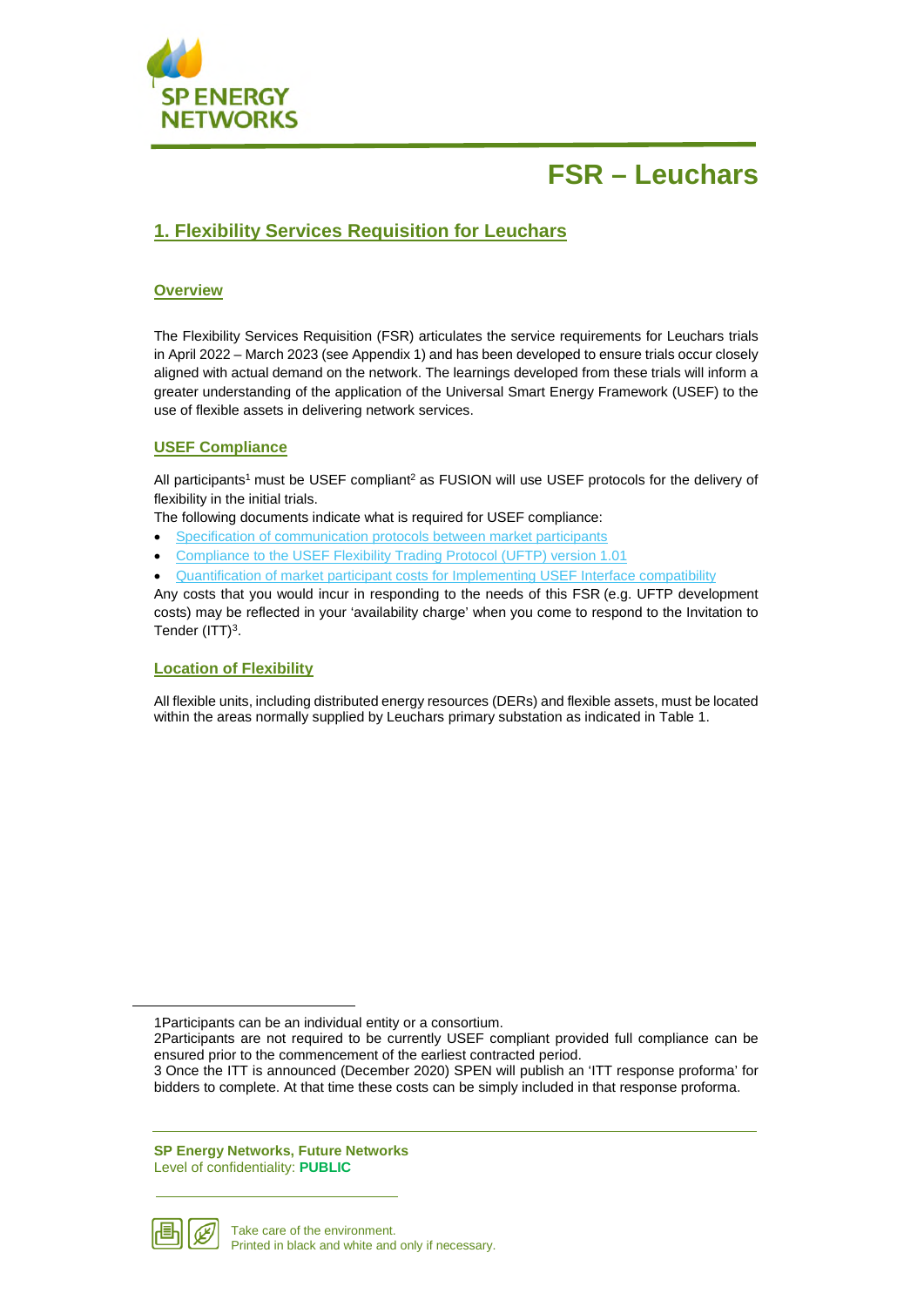

*Table 1: Post Codes applicable for providing flexibility for the Leuchars trials* 

| Post codes served by the Leuchars Primary Substation |                                        |                                |                                           |          |                                                                |  |                   |                 |  |
|------------------------------------------------------|----------------------------------------|--------------------------------|-------------------------------------------|----------|----------------------------------------------------------------|--|-------------------|-----------------|--|
| KY160AA                                              | KY16 OEN KY16 OHA KY16 OHQ KY16 OJE    |                                |                                           |          | KY16 0JT KY16 0LJ                                              |  | KY16 0UN KY16 9SQ |                 |  |
| KY160DP                                              | KY16 OEP  KY16 OHB  KY16 OHR  KY16 OJF |                                |                                           |          | KY16 OJU KY16 OLQ KY16 OUP                                     |  |                   | <b>VKY00728</b> |  |
| KY160DR                                              | KY16 OER  KY16 OHD  KY16 OHS  KY16 OJG |                                |                                           |          | IKY16 OJW IKY16 OLR IKY16 OUQ I                                |  |                   |                 |  |
| KY160DU                                              |                                        |                                | KY16 OES KY16 OHE KY16 OHT KY16 OJH       |          | KY16 0JY KY16 0UA KY16 0UZ                                     |  |                   |                 |  |
| <b>KY16 ODX</b>                                      | KY16 OET  KY16 OHF  KY16 OHU  KY16 OJJ |                                |                                           |          | KY16 OJZ  KY16 OUE  KY16 OXA                                   |  |                   |                 |  |
| KY16 OEE                                             | KY16 OEU  KY16 OHG  KY16 OHW KY16 OJL  |                                |                                           |          | KY16 OLA KY16 OUF KY16 OXB                                     |  |                   |                 |  |
| KY16 OEF                                             |                                        |                                | KY16 OEW KY16 OHH KY16 OHZ KY16 OJN       |          | KY16 OLB KY16 OUG KY16 OXD                                     |  |                   |                 |  |
| KY16 OEG                                             |                                        |                                | KY16 OEX   KY16 OHL   KY16 OJA   KY16 OJP |          | $ $ KY16 OLF $ $ KY16 OUH $ $ KY16 OXE                         |  |                   |                 |  |
| <b>KY16 OEJ</b>                                      |                                        |                                |                                           |          | KY16 OEY KY16 OHN KY16 OJB KY16 OJQ KY16 OLG KY16 OUJ KY16 OXF |  |                   |                 |  |
| KY16 OEL                                             |                                        | KY16 OEZ   KY16 OHP   KY16 OJD |                                           | KY16 OJR | KY16 OLH KY16 OUL KY16 OXJ                                     |  |                   |                 |  |



*Figure 1: Leuchars network shown in purple.* 

**SP Energy Networks, Future Networks**  Level of confidentiality: **PUBLIC**

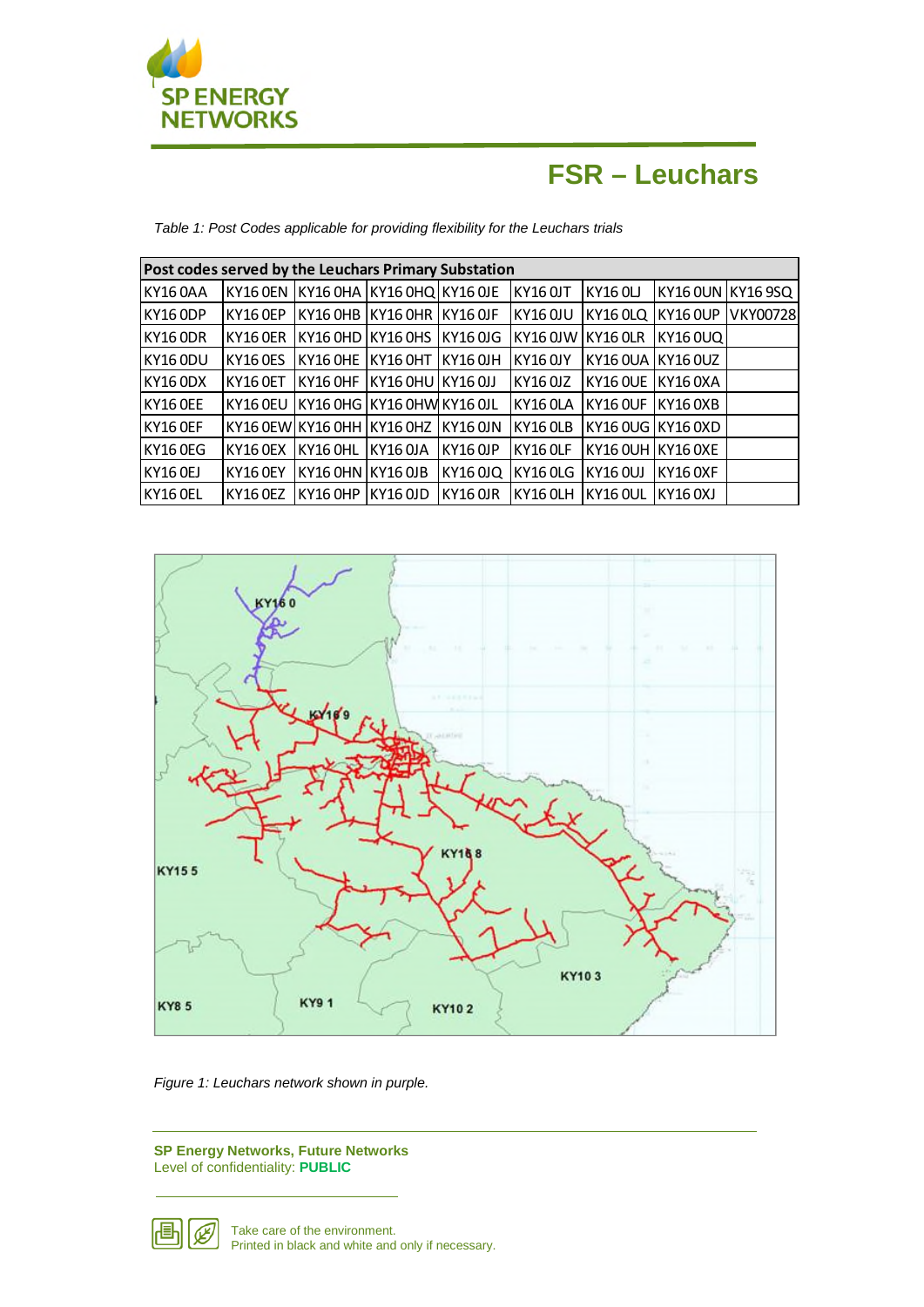**SP Energy Networks, Future Networks**  Level of confidentiality: **PUBLIC**



Take care of the environment. Printed in black and white and only if necessary.



### **Appendix 1 Leuchars Flexibility Services Requisition (FSR)**

*Table 2: Flexibility Service Requisition – Flexibility availability required during April 2022 – March 2023* 

*\* Can be reviewed subject to asset / DER capabilities* 

*Table 2 Identifies the total flexibility requirements for the Leuchars initial trials;* 

- Participants shall use the ITT response proforma to indicate the extent to which they can provide all the above services.
- The Duration column in Table 2 represents the maximum service run time for the delivery for that service within a specified service window.
- The service should be delivered from flexible units located within one or more of the postcodes described in section 1.
- The capacities reflected in this FSR have been deliberately kept low to minimise the impact of these trials on the network.
- The minimum total aggregate capacity of a group of assets that can qualify for bidding is 1KW.
- The capacity that is called upon to be 'utilized' in any given event may be lower than the total amount procured under this 'availability' contract.
- A summary overview of the services descriptions is provided in Appendix 2 of this document.
- Exact characteristics of these services will be defined in schedule 1 of the Flexibility Services Agreement (FSA) in due course. A template FSA is available on the Project FUSION website.

| Ramp<br>Down<br>Time *<br>(mins) | Time *<br>(mins) | Ramp Up Estimated<br><b>Runs</b><br>(No.) |
|----------------------------------|------------------|-------------------------------------------|
| 30                               | 30               | 12                                        |
| 30                               | 30               | 16                                        |
| 30                               | 30               | 12                                        |
| 30                               | 30               | 16                                        |
| 30                               | 15               | 20                                        |

| <b>Ref</b><br>Year |             | <b>Response Type (+ is increase</b><br>demand or export; - is opposite) |              |                         |                |                                | <b>Service</b>  |                                    |                                                                 | Maximum     | <b>Minimum</b><br>Run Time | Maximum<br><b>Run Time</b> | Recovery<br>Time * | Ramp<br>Down | Ramp Up<br>Time * | Estima<br>Run |
|--------------------|-------------|-------------------------------------------------------------------------|--------------|-------------------------|----------------|--------------------------------|-----------------|------------------------------------|-----------------------------------------------------------------|-------------|----------------------------|----------------------------|--------------------|--------------|-------------------|---------------|
|                    |             | <b>Demand</b><br>(kW)                                                   | Gen.<br>(kW) | <b>Demand</b><br>(kVar) | Gen.<br>(kVar) | <b>Period</b>                  | <b>Window</b>   | <b>Days</b><br><b>Service Type</b> | Response<br><b>Time</b>                                         | (mins)      | (mins)                     | (mins)                     | Time *<br>(mins)   | (mins)       | (No.              |               |
|                    | 2022/<br>23 | $-250$                                                                  | 250          | N/A                     | N/A            | Apr22 -<br>Sep22               | $11:00 - 14:00$ | Mon - Fri                          | <b>Sustain Peak</b><br>Management                               | 17 hrs      | 15                         | 60                         | 30                 | 30           | 30                | 12            |
| $\overline{2}$     | 2022/<br>23 | $-250$                                                                  | 250          | N/A                     | N/A            | $Oct22 -$<br>Mar <sub>23</sub> | $10:30 - 15:30$ | $Mon-Fri$                          | Sustain Peak<br>Management                                      | 17 hrs      | 15                         | 60                         | 30                 | 30           | 30                | 16            |
| $\overline{3}$     | 2022/<br>23 | $-250$                                                                  | 250          | N/A                     | N/A            | Apr22 -<br>Sep22               | $11:30 - 13:30$ | $Mon-Fri$                          | Secure DSO<br>Constraint<br>Management (Pre-<br>Fault)          | 30 mins     | 15                         | 60                         | 30                 | 30           | 30                | 12            |
| $\overline{4}$     | 2022/<br>23 | $-250$                                                                  | 250          | N/A                     | N/A            | $Oct22 -$<br>Mar <sub>23</sub> | $11:30 - 14:30$ | Mon - Fri                          | Secure DSO<br>Constraint<br>Management (Pre-<br>Fault)          | 30 mins     | 15                         | 60                         | 30                 | 30           | 30                | 16            |
| $5\phantom{.0}$    | 2022/<br>23 | $-250$                                                                  | 250          | N/A                     | N/A            | $Apr22 -$<br>Mar <sub>23</sub> | $12:30 - 14:30$ | $Mon-Fri$                          | <b>Dynamic DSO</b><br>Constraint<br>Management (Post-<br>Fault) | 15 mins $*$ | 15                         | 60                         | 30                 | 30           | 15                | 20            |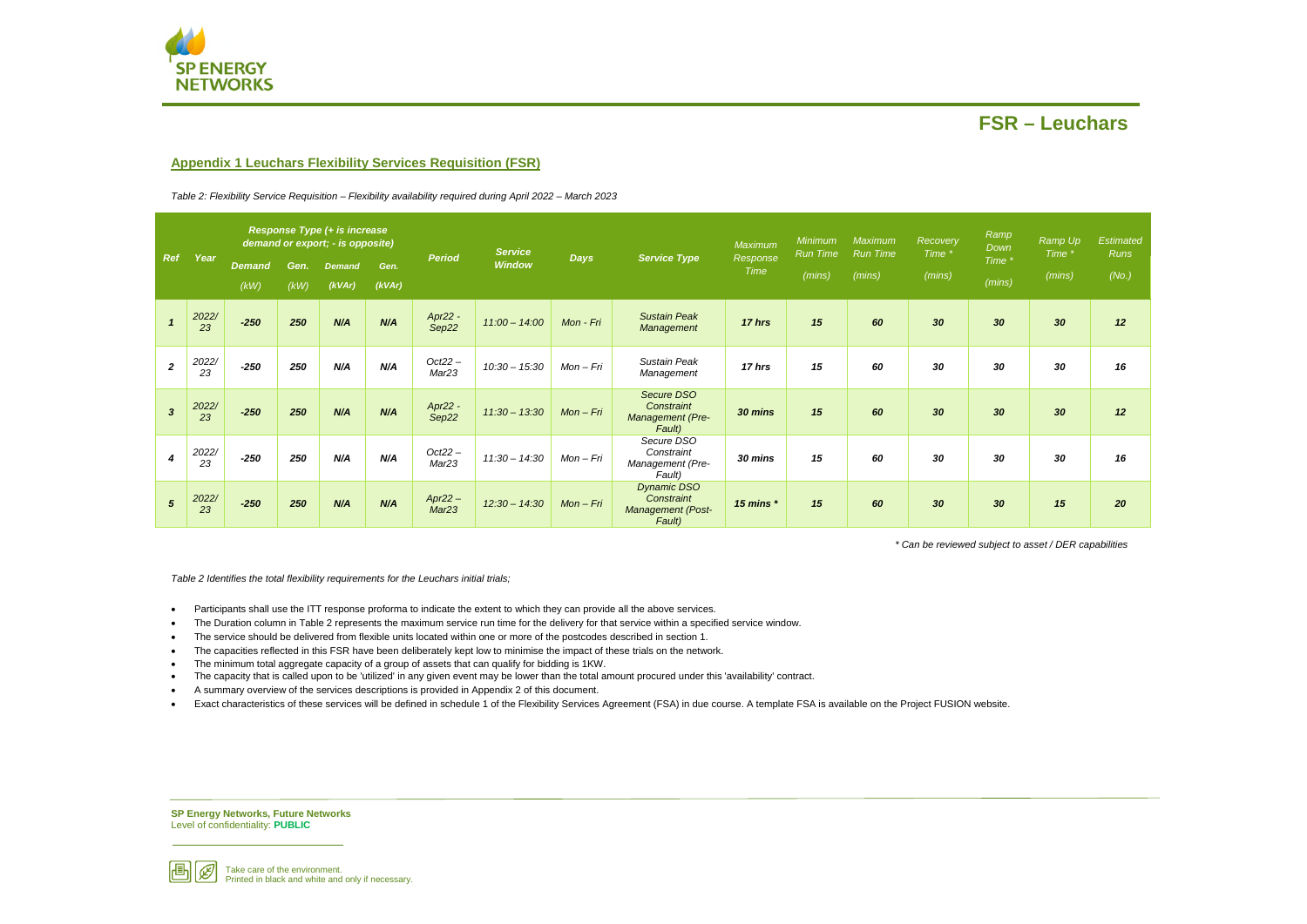**SP Energy Networks, Future Networks**  Level of confidentiality: **PUBLIC**





### **Appendix 2 – FUSION Service Descriptions**

*Table 3: Service descriptions* 

| Service to be Trialled                         | <b>Summary of Service</b>                                                                                                                                                                                                                                          |  |  |  |  |  |  |
|------------------------------------------------|--------------------------------------------------------------------------------------------------------------------------------------------------------------------------------------------------------------------------------------------------------------------|--|--|--|--|--|--|
| Sustain Peak Management                        | A service to provide the DSO with a planned reduction in demand or increase in generation in advance of a forecast capacity constraint at peak time, e.g. to reduce the<br>loading on a transformer during tea-time peak.                                          |  |  |  |  |  |  |
| Secure DSO Constraint Management (pre-fault)   | A service to provide the DSO with an immediate reduction in demand or increase in generation during a planned outage of one or more critical assets or in the event of<br>network disturbances to maintain security standards and avoid any customer minutes lost. |  |  |  |  |  |  |
| Dynamic DSO Constraint Management (post-fault) | A service to provide the DSO with an immediate reduction in demand or increase in generation following an unplanned outage of one or more critical assets to maintain<br>security standards and avoid any customer minutes lost.                                   |  |  |  |  |  |  |